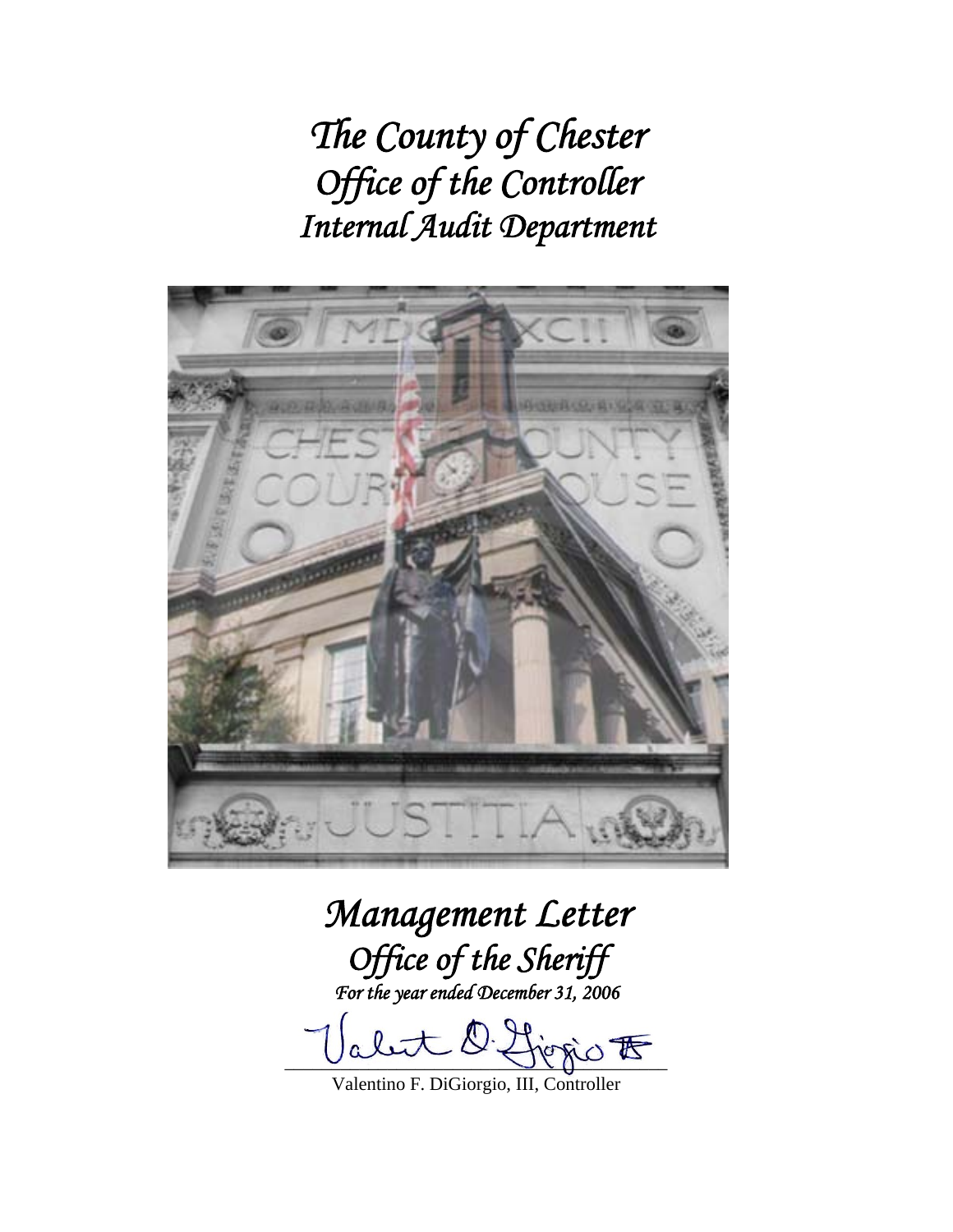# **To: Carolyn B. Welsh, Sheriff**

## *Introduction*

On September 11, 2007, Internal Audit completed an audit of the *Office of the Sheriff (Sheriff*). Sharon Kaye Jones, CIA, was the auditor-in-charge and was assisted by 1 additional member of the Internal Audit staff. Internal Audit is required by Pennsylvania County Code to review county offices annually to ensure compliance with policies and procedures and to assess their overall internal control structure. The scope of our audit included a review of the following:

- Cash, Petty Cash, and Imprest Fund
- Accounts Receivable
- Liabilities
- Confiscated weapons inventory
- Cash Receipts
- Cash Disbursements
- Voided Transactions
- Escheats (Unclaimed Property Report)

# *Executive Summary*

The management and staff of the *Sheriff* are, in all material respects, in compliance with policies and procedures imposed by the County of Chester and by the *Sheriff*. Minor findings involving internal controls and compliance are included within this Management Letter. Based on Internal Audit's testing and observations, it is our opinion that these deficiencies are not the result of negligence or deliberate misconduct, but are instead the consequence of one or more of the following:

- Oversights
- Human error

We would like to thank the management and staff of the *Sheriff* for their cooperation and assistance during the course of this audit. We have provided herein a copy of our "Audit Findings" and "Recommendations" for your review and comment.

Please feel free to contact our office at (610) 344-5913 should you have any questions or concerns.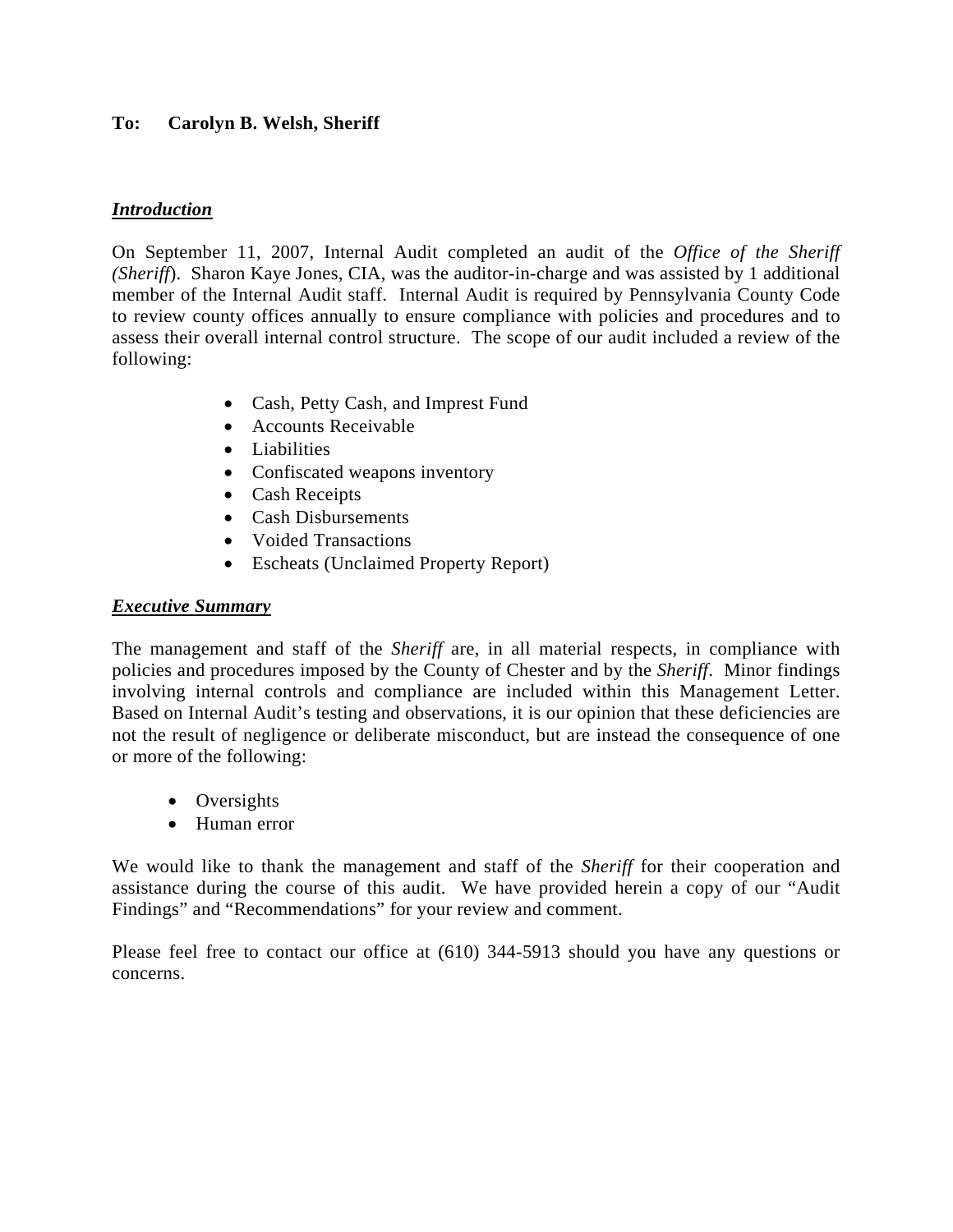## **COUNTY OF CHESTER**

## **OFFICE OF THE SHERIFF**

## **FINDINGS AND RECOMMENDATIONS**

### **FOR THE YEAR ENDED DECEMBER 31, 2006**

## **I. INTERNAL CONTROL FINDINGS AND RECOMMENDATIONS**

### SAFEGUARDING OF ASSETS

#### Finding 1: Weapons Inventory

In 2 instances, (from a sample of 25 items tested) a weapon was not physically situated in the location indicated on the control log.

#### Recommendation

In the past, Internal Audit has requested that the "confiscated weapons custodian" perform a periodic inventory check to ensure that the control log is accurate. Although this is indeed a valid suggestion, it could prove to be a cumbersome task to perform *quarterly*. Instead, Internal Audit recommends that once an item is assigned a location in the confiscation room, it not be moved or removed until a court order is issued. (There is no reason to re-arrange these items.) The department should then be required to schedule and conduct a physical inspection annually.

#### Auditee Response

*In response to the above, the two cases where the weapons were not in the indicated location were due to someone not taking the time to notice that the numbers for the shelves are to the bottom, not the top of each of the spaces where the weapons are placed.*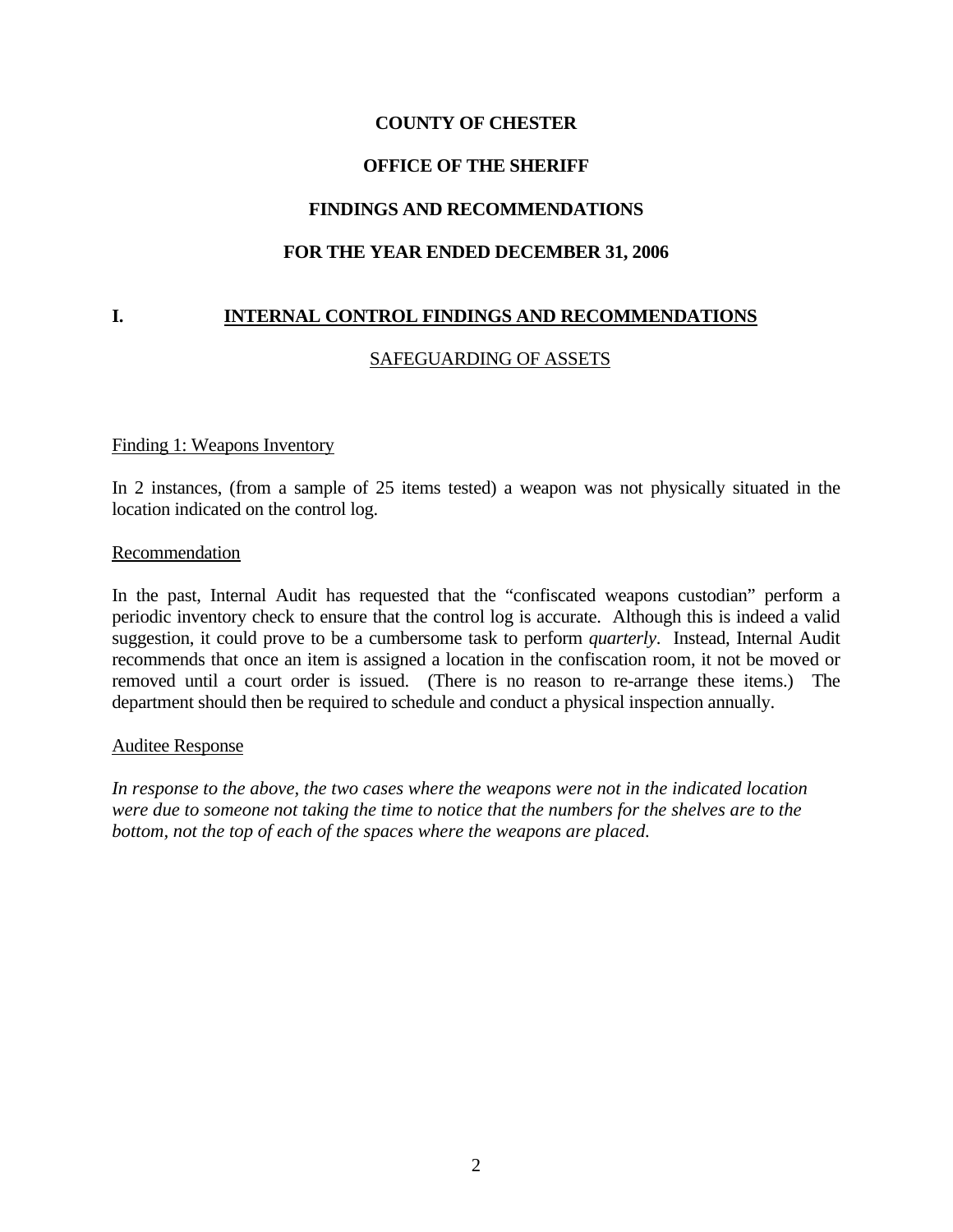# **COUNTY OF CHESTER**

# **OFFICE OF THE SHERIFF**

## **FINDINGS AND RECOMMENDATIONS**

## **FOR THE YEAR ENDED DECEMBER 31, 2006**

## **II. COMPLIANCE WITH POLICIES AND PROCEDURES**

#### Finding 1: Voided Disbursements

In 1 instance, (from a sample of 10 tested) the reason for the voided disbursement was not documented.

#### Recommendation

Internal Audit would like to remind the staff to be more cautious when canceling disbursements. Voided transactions should be clearly identified as such, documenting the reason for the void, the date voided, and the replacement check number, if applicable.

#### Auditee Response

*The Sheriff concurs with the finding and recommendation.* 

#### Finding 2: Cash Disbursements

Monthly fees for August, 2006 were not remitted to the County in a timely manner.

#### Recommendation

Internal Audit would like to remind the staff that all County fees should be remitted the month after collection.

#### Auditee Response

*The Sheriff concurs with the finding and recommendation. The Sheriff expressed that this was and will be a one time occurrence.*